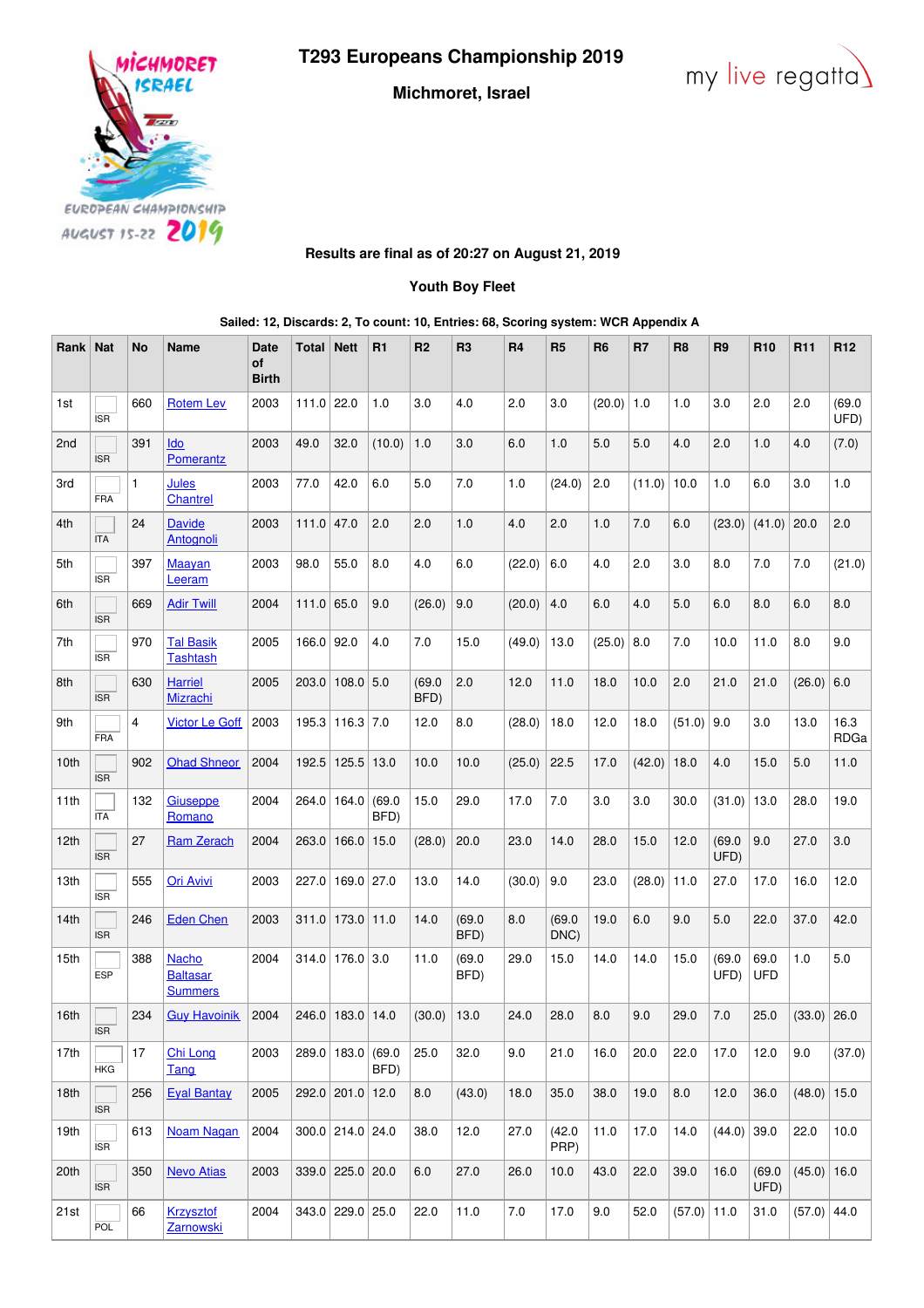| Rank   Nat |                      | No           | Name                                | <b>Date</b><br>οf<br><b>Birth</b> | Total | <b>Nett</b>        | R1             | R <sub>2</sub> | R <sub>3</sub>        | R <sub>4</sub> | R <sub>5</sub> | R <sub>6</sub> | R7     | R <sub>8</sub> | R <sub>9</sub> | <b>R10</b>          | R <sub>11</sub> | R <sub>12</sub>    |
|------------|----------------------|--------------|-------------------------------------|-----------------------------------|-------|--------------------|----------------|----------------|-----------------------|----------------|----------------|----------------|--------|----------------|----------------|---------------------|-----------------|--------------------|
| 22nd       | POL                  | 44           | Konrad<br><b>Machura</b>            | 2005                              | 362.0 | 246.0              | (69.0)<br>BFD) | 20.0           | 26.0                  | 34.0           | 5.0            | (47.0)         | 44.0   | 43.0           | 13.0           | 28.0                | 29.0            | 4.0                |
| 23rd       | <b>FRA</b>           | 3            | Gaspard<br>Carfantan                | 2003                              | 373.0 | 255.0              | 26.0           | 40.0           | 34.0                  | 13.0           | 41.0           | 7.0            | 21.0   | 24.0           | (56.0)         | 19.0                | 30.0            | (62.0)             |
| 24th       | <b>ESP</b>           | 339          | <b>Bernat Tomas</b><br>Cardell      | 2004                              | 368.0 | 262.0              | 33.0           | 23.0           | 23.0                  | 36.0           | (37.0)         | 24.0           | 35.0   | 34.0           | (69.0)<br>UFD) | 5.0                 | 31.0            | 18.0               |
| 25th       | POL                  | 460          | Filip<br><b>Dmochowski</b>          | 2005                              | 392.0 | 265.0              | (69.0)<br>BFD) | 9.0            | 16.0                  | 19.0           | (58.0)         | 53.0           | 34.0   | 55.0           | 20.0           | 18.0                | 24.0            | 17.0               |
| 26th       | ESP                  | 26           | <b>Xicu Ferrer</b><br>Juan          | 2003                              | 378.0 | 268.0              | (69.0)<br>BFD) | 24.0           | 37.0                  | 15.0           | 30.0           | 33.0           | 23.0   | 13.0           | 32.0           | 37.0                | (41.0)          | 24.0               |
| 27th       | FRA                  | $\Omega$     | Delerue Victor                      | 2003                              | 424.0 | 286.0              | 19.0           | 27.0           | 38.0                  | 21.0           | 34.0           | 36.0           | 31.0   | 40.0           | (69.0)<br>UFD) | 23.0                | 17.0            | (69.0)<br>UFD)     |
| 28th       | <b>ITA</b>           | 52           | Alessandro<br>Graciotti             | 2005                              | 425.0 | 287.0              | 16.0           | (69.0)<br>BFD) | (69.0)<br>BFD)        | 5.0            | 29.0           | 54.0           | 12.0   | 19.0           | 38.0           | 35.0                | 10.0            | 69.0<br><b>DNC</b> |
| 29th       | POL                  | 25           | <b>Michal Lis</b>                   | 2004                              | 394.0 | 289.0              | 23.0           | 18.0           | 19.0                  | 31.0           | 12.0           | 39.0           | 29.0   | 48.0           | (55.0)         | (50.0)              | 40.0            | 30.0               |
| 30th       | <b>ISR</b>           | 601          | Alon<br>Partouche                   | 2004                              |       | 411.0 291.0        | 17.0           | (69.0)<br>BFD) | 44.0                  | 43.0           | 8.0            | 10.0           | 37.0   | 27.0           | 28.0           | 38.0                | (51.0)          | 39.0               |
| 31st       | <b>ISR</b>           | 338          | <b>Shoval Segal</b>                 | 2005                              | 398.0 | 300.0              | 30.0           | 35.0           | 24.0                  | (47.0)         | 47.0           | (51.0)         | 26.0   | 45.0           | 33.0           | 16.0                | 12.0            | 32.0               |
| 32nd       | POL                  | $\mathbf{1}$ | <b>Dawid Sykula</b>                 | 2005                              |       | 441.0 315.0        | (69.0)<br>BFD) | 39.0           | 39.0                  | (57.0)         | 31.0           | 22.0           | 32.0   | 35.0           | 18.0           | 47.0                | 39.0            | 13.0               |
| 33rd       | <b>HKG</b>           | 26           | <b>Tsz Hei Chow</b>                 | 2003                              | 440.0 | 319.0              | (69.0)<br>BFD) | 33.0           | 22.0                  | 45.0           | 26.0           | 41.0           | 38.0   | (52.0)         | 46.0           | 29.0                | 19.0            | 20.0               |
| 34th       | <b>NOR</b>           | 148          | <b>Nils-Henrik</b><br>Lind          | 2004                              | 441.0 | 321.0              | 22.0           | (69.0)<br>BFD) | 17.0                  | (51.0)         | 36.0           | 49.0           | 24.0   | 49.0           | 24.0           | 44.0                | 21.0            | 35.0               |
| 35th       | <b>HKG</b>           | 34           | <b>Hon Shing</b><br><b>Wong</b>     | 2003                              | 422.0 | 322.0              | (48.0)         | (52.0)         | 25.0                  | 48.0           | 45.0           | 29.0           | 45.0   | 36.0           | 37.0           | 20.0                | 23.0            | 14.0               |
| 36th       | <b>ISR</b>           | 454          | <b>Shalev Egozy</b>                 | 2004                              | 445.0 | 328.0              | 49.0           | 41.0           | 30.0                  | 14.0           | 19.0           | 31.0           | 50.0   | 26.0           | 45.0           | (61.0)              | (56.0)          | 23.0               |
| 37th       | <b>TUR</b>           | 1700         | <b>Miray Saki</b>                   | 2003                              | 424.0 | 329.0              | (42.0)         | 32.0           | 28.0                  | 11.0           | 38.0           | 37.0           | 41.0   | 38.0           | 30.0           | 32.0                | 42.0            | (53.0)             |
| 38th       | $\Box$<br><b>ISR</b> |              | 467   Lior Hen                      | $2005$ $ 438.0 334.0 28.0$        |       |                    |                | 17.0           | 21.0                  |                | $(52.0)$ 43.0  | $(52.0)$ 48.0  |        |                |                | 31.0 47.0 52.0 25.0 |                 | 22.0               |
| 39th       | <b>NOR</b>           | 1231         | <b>August</b><br>Landmark           | 2004                              |       | 457.0 337.0 40.0   |                | 29.0           | 33.0                  | 41.0           | 32.0           | 32.0           | (63.0) | 23.0           | 41.0           | (57.0)              | 38.0            | 28.0               |
| 40th       | <b>TUR</b>           | 2004         | <b>Dora Derinler</b>                | 2004                              |       | 482.0 344.0        | (69.0)<br>BFD) | 43.0           | (69.0)<br>BFD)        | 3.0            | 20.0           | 13.0           | 55.0   | 44.0           | 26.0           | 58.0                | 34.0            | 48.0               |
| 41st       | LAT                  | 39           | <b>Edijs</b><br><b>Bušmanis</b>     | 2004                              |       | 478.0 349.0 34.0   |                | (69.0)<br>BFD) | 35.0                  | 44.0           | 42.0           | 27.0           | 25.0   | 17.0           | 22.0           | 53.0                | (60.0)          | 50.0               |
| 42nd       | <b>ESP</b>           | 399          | Josep<br>Estrany-<br><b>Sagrera</b> | 2003                              |       | 476.0 350.0 46.0   |                | 31.0           | 46.0                  | 10.0           | 46.0           | (65.0)         | 40.0   | 46.0           | 57.0           | 14.0                | 14.0            | (61.0)             |
| 43rd       | <b>ISR</b>           | 599          | <b>Ido Gilad</b>                    | 2004                              |       | 469.0 353.0 36.0   |                | 34.0           | 52.0                  | 46.0           | (56.0)         | 21.0           | 30.0   | 16.0           | 34.0           | (60.0)              | 50.0            | 34.0               |
| 44th       | <b>ITA</b>           | 42           | Alessandro<br><b>Melis</b>          | 2004                              |       | $501.0$ 363.0 47.0 |                | (69.0)<br>BFD) | 5.0                   | 39.0           | 40.0           | 48.0           | 16.0   | 25.0           | (69.0)<br>UFD) | 54.0                | 53.0            | 36.0               |
| 45th       | <b>HKG</b>           | 30           | Chun Po Lam                         | 2003                              |       | 491.0 365.0 52.0   |                | 56.0           | 41.0                  | (65.0)         | 44.0           | 44.0           | (61.0) | 42.0           | 15.0           | 4.0                 | 36.0            | 31.0               |
| 46th       | <b>HKG</b>           | 27           | <b>Thomas Ck</b><br>Yau             | 2003                              |       | 495.0 370.0        | (69.0)<br>BFD) | 16.0           | 51.0                  | 50.0           | 51.0           | 50.0           | 54.0   | (56.0)         | 14.0           | 33.0                | 18.0            | 33.0               |
| 47th       | <b>ISR</b>           | 290          | <b>Nir Bikel</b>                    | 2004                              |       | 487.0 374.0 41.0   |                | 37.0           | 40.0                  | 53.0           | 50.0           | (57.0)         | (56.0) | 33.0           | 19.0           | 30.0                | 44.0            | 27.0               |
| 48th       | <b>ISR</b>           | 834          | <b>Rom Alfassi</b>                  | 2003                              |       | 496.0 377.0 38.0   |                | 21.0           | 38.0<br><b>RDG1:9</b> | 16.0           | 16.0           | 56.0           | 58.0   | (60.0)         | 39.0           | 49.0                | (59.0)          | 46.0               |
| 49th       | <b>GBR</b>           | 3197         | <b>Oscar Shaw</b>                   | 2003                              |       | 526.0 388.0 31.0   |                | 42.0           | 31.0                  | 33.0           | 60.0           | 30.0           | 33.0   | 68.0           | (69.0)<br>UFD) | 45.0                | 15.0            | (69.0)<br>UFD)     |
| 50th       | <b>ISR</b>           | 900          | <b>Tomer Oman</b>                   | 2003                              |       | 517.0 389.0 21.0   |                | 47.0           | 45.0                  | 55.0           | 33.0           | $(59.0)$ 36.0  |        | 41.0           | (69.0)<br>UFD) | 27.0                | 46.0            | 38.0               |